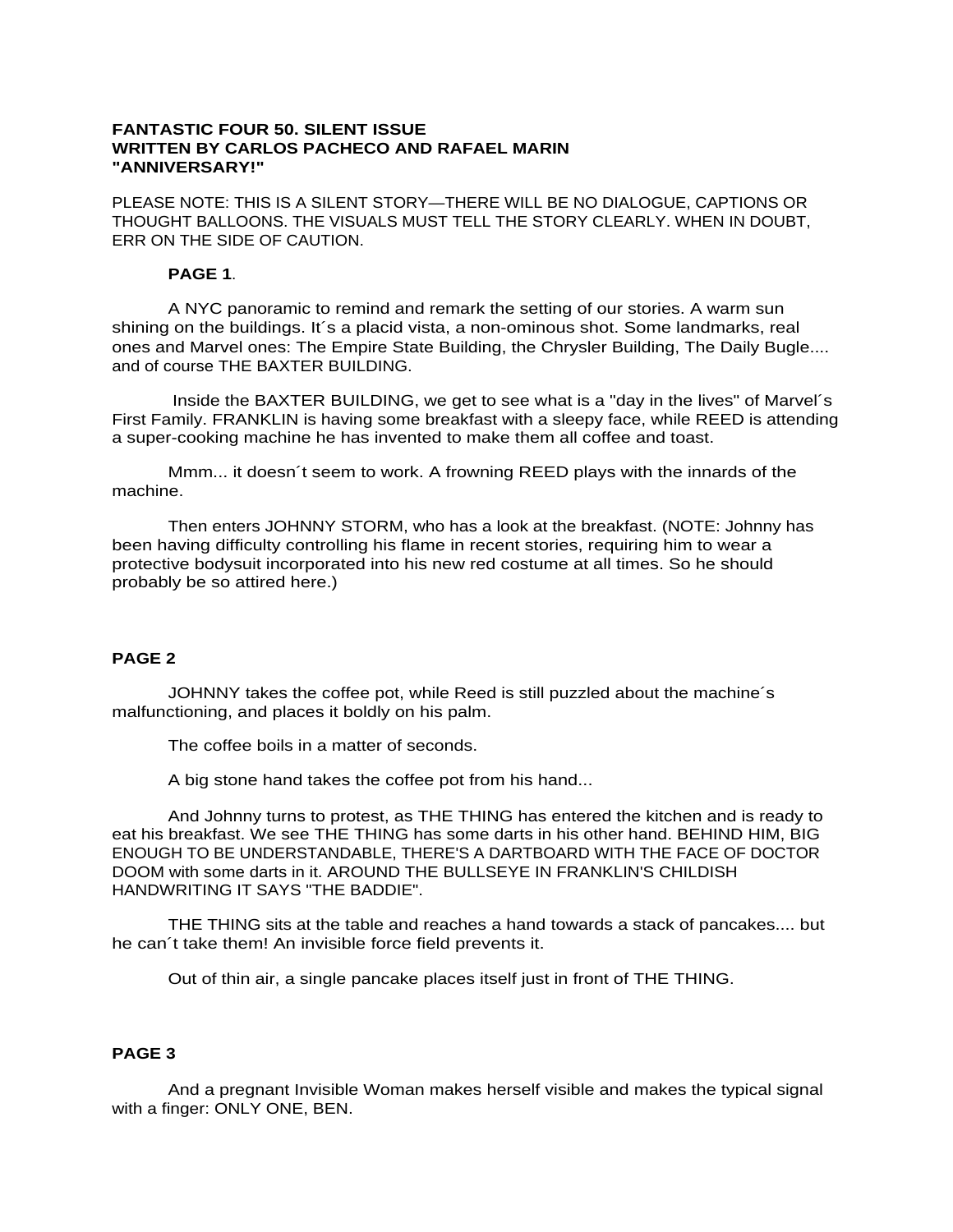Grumbling, the Thing transforms himself into BEN GRIMM. He looks at his paunchy belly and sighs...HE SHOULD LOOK A LITTLE BIT SLIMMER THAN IN PAST ISSUES.

And eats the single pancake while Sue kisses FRANKLIN.

This is the moment where REED mends the problem with the cooking machine....

Just when the 3 of them have finished breakfast and are ready to go out!

## **PAGE 4**

So REED sits and eats a single pastry.

**CHANGE OF SCENE.** SUSAN STORM, dressed not in her FF costume, but in a smart suit that for the moment hides she is about six or seven-month pregnant. Sue is talking to a cellular phone which floats around her. She seems nervous, even worried.

Sitting calmly on a sofa, SHE-HULK, also dressed in civvies. Shulkie is reading a magazine.

Susan hangs up the phone... using a force field, and at the same time, with her hands, she makes a cleaning gesture: all settled!

Both women enter the lift. It should be clear now Sue is worried, and Shulkie palms her back, giving her comfort.

**CHANGE OF SCENE**. Both women at the office of a doctor. A black woman in a white frock opens the door, smiling.

### **PAGE 5**

The lady-doctor is sitting at her desk. Sue and Jennifer at the other side. Sue is explaining her sudden pregnancy, while Jen smiles. The doctor doesn´t seem puzzled: she understands superheroes are not normal.

The lady doctor makes an inviting gesture.

The three women enter a room where we can find some modern machines.

Sue lays on a couch, and the woman applies some cables and wires (yeah, we know it should be a sort of gel, but it´s Marvel Earth after all) to take a sonogram of the unborn fetus.

They turn to the machine. On the screen, a black shadow is forming...

Sue stares, expectantly.

Jen stares, expectantly.

The lady doctor stares, frowning. The device doesn't seem to be working properly. A sound: **TAC**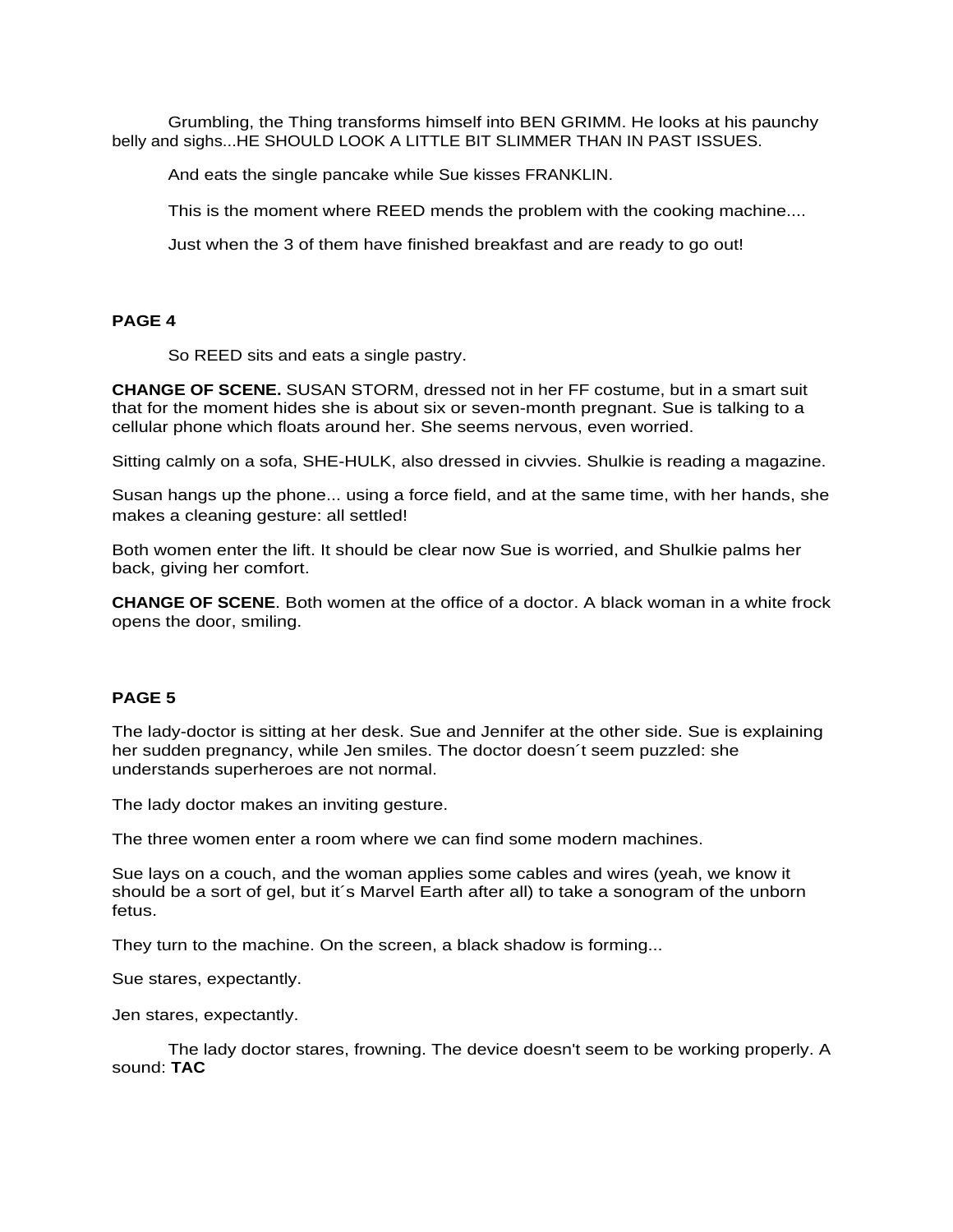## **PAGE 6**

Close shot on Susan´s face. The sound repeats: **TAC.**

The lady doctor, worried, looks at the machine, that is still making sounds **TAC TAC TAC**

Veeery close shot on Susan´s blue eyes. The **TAC** sound surround them

**CHANGE OF SCENE**. Big panel. A party in a great saloon or a disco, the official launch party of the shooting of Johnny Storm´s feature film. A placcard somwhere announcing COMING SOON: BLAZING STAR!

 We get to see many people there, all glamorously dressed (though no night dresses, as it´s day). Perhaps some recognizable faces; cameos of actors and actresses who have played Marvel heroes in the cinema and TV: Lou Ferrigno, Wesley Snipes, Hugh Jackman, Famke Janssen, Patrick Stewart, Ian McKellen...

Prominent among the crowd, **BOB DIAMOND**, the actor and ex-superhero, former member of the **SONS OF THE TIGER.** Next to him, **LON ZELIG**, who has already been revealed to the readers as the Super Skrull in disguise. **Roberta Hunt,** the PR person of Hawk Productions is already there. And of course **Hawk** himself, dressed with some decorative cowboy gear (see FF 37 for reference).

 There's a TV set --or several-- in some strategic corners, in a high place over the bar: MTV is playing for the moment. In a corner, a group of two black girls and a guy are playing snookers: It´s an important detail, as the sound of the ball and the stick (Tac tac tac) will trigger Johnny Storm´s thoughts.

**Hawk** turns to greet...

### **PAGE 7**

In the middle of a crowd of photographers, bodyguards and female fans, **JOHNNY STORM** and **NAMORITA** get to the party. Namorita is in fashionable street clothes, but of course Johnny is forcefully wearing his red new uniform to allow him control his flames. ( We should see only his face's skin since his hands should be covered by his uniform's gloves.)

Johnny greets the people. He is NERVOUS, as in the last months he has lost some of his security. Now that Johnny cannot control his flames, he is potentially A DANGER!

A girl avoids the security people.

... And embraces a puzzled Johnny Storm! Nita only watches, somewhat angry...

...The girl kisses Johnny´s lips....

# **PAGE 8**

And starts back in pain, touching her lips! She has been burnt!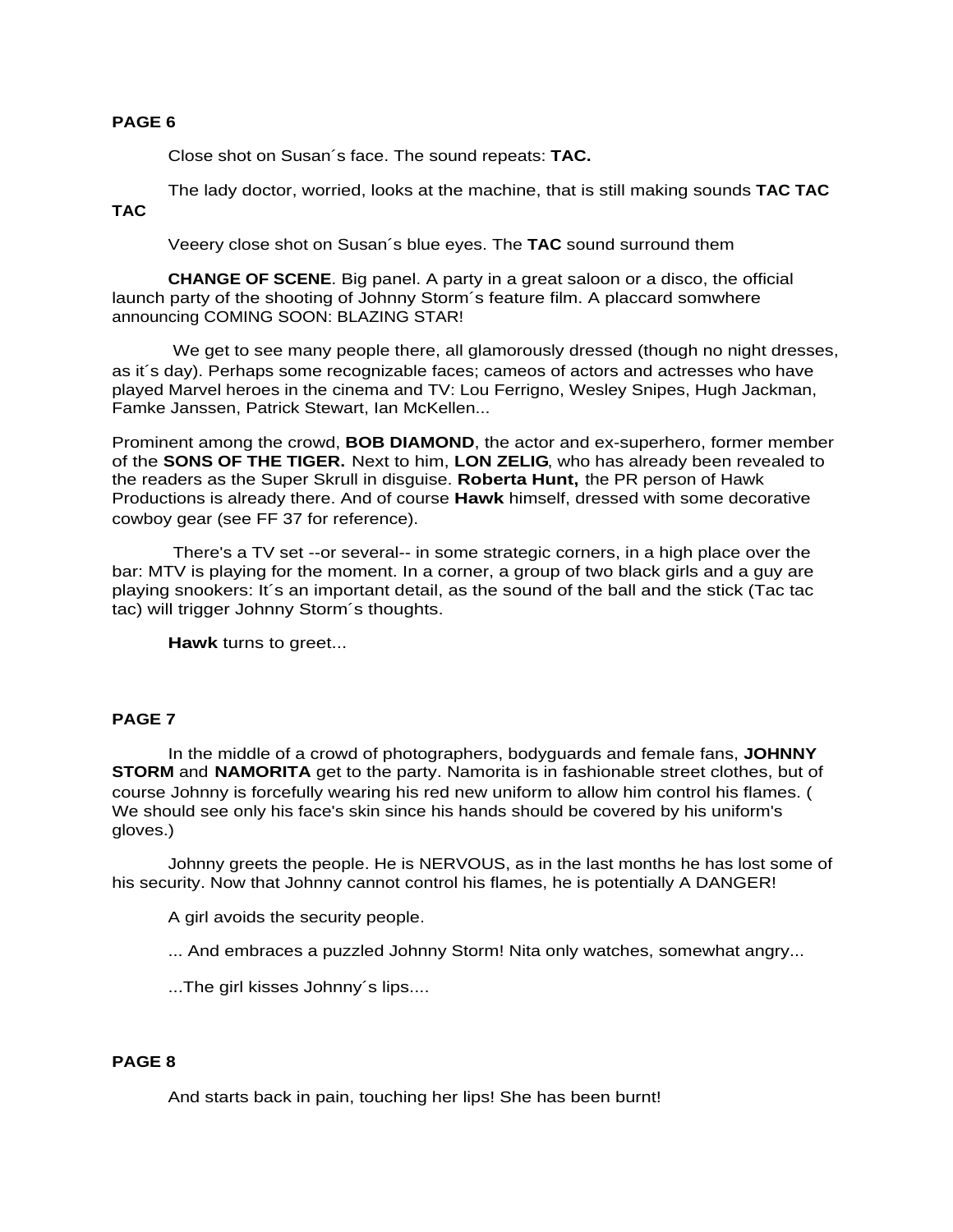All around stare, some security men run to help the girl, photographers use their cameras at will...

And Johnny Storm feels helpless... and guilty!

HAWK quickly acts, he takes the girl aside

He gives her some money and calls for a bodyguard...

The girl goes away with some people, presumibly to get medical assistance, while Hawk turns smiling to the reporters. All has been a joke of sorts, seems to be his expression...

#### **PAGE 9**

But Johnny knows his powers are not under control. He is saddened, feels alone... and dangerous. A couple of minutes may have passed. Johnny has now a long glass with some ice cubes inside.

He goes somewhere apart. In the middle of the crowd, LON ZELIG and BOB DIAMOND look at him.

Nita tries to give him some comfort, she reaches to touch his cheek...

But she can't put her fingers on Johnny's skin due to the heat that irradiates

Johnny realizes for the first time the real dimension of the situation he's living.

In his hand, the ice cubes VAPORIZE!

**FFxx: TAC**

#### **PAGE 10**

And the glass explodes, as Johnny's hand has been accumulating heat second by second!

# **FFXX (bigger, but ununtrussive): Tac Tac**

In the background, Bob Diamond and Lon Zelig look the Torch's way. The shot might include also a TV set. The music is so loud nobody can hear anything.

#### **FFXX (bigger): TAC TAC TAC**

On the TV, an anchorman is apparently telling the news of the day: a number 4 appears on screen.

Johnny turns to the TV.

Then the words ANNIVERSARY, and a pin-up of the FF appear on screen.

Close shot on Johnny. His face and pose should remind those of Susan's on page 5. The same kind of expression as Spider-Man's when his spider-sense is tingling.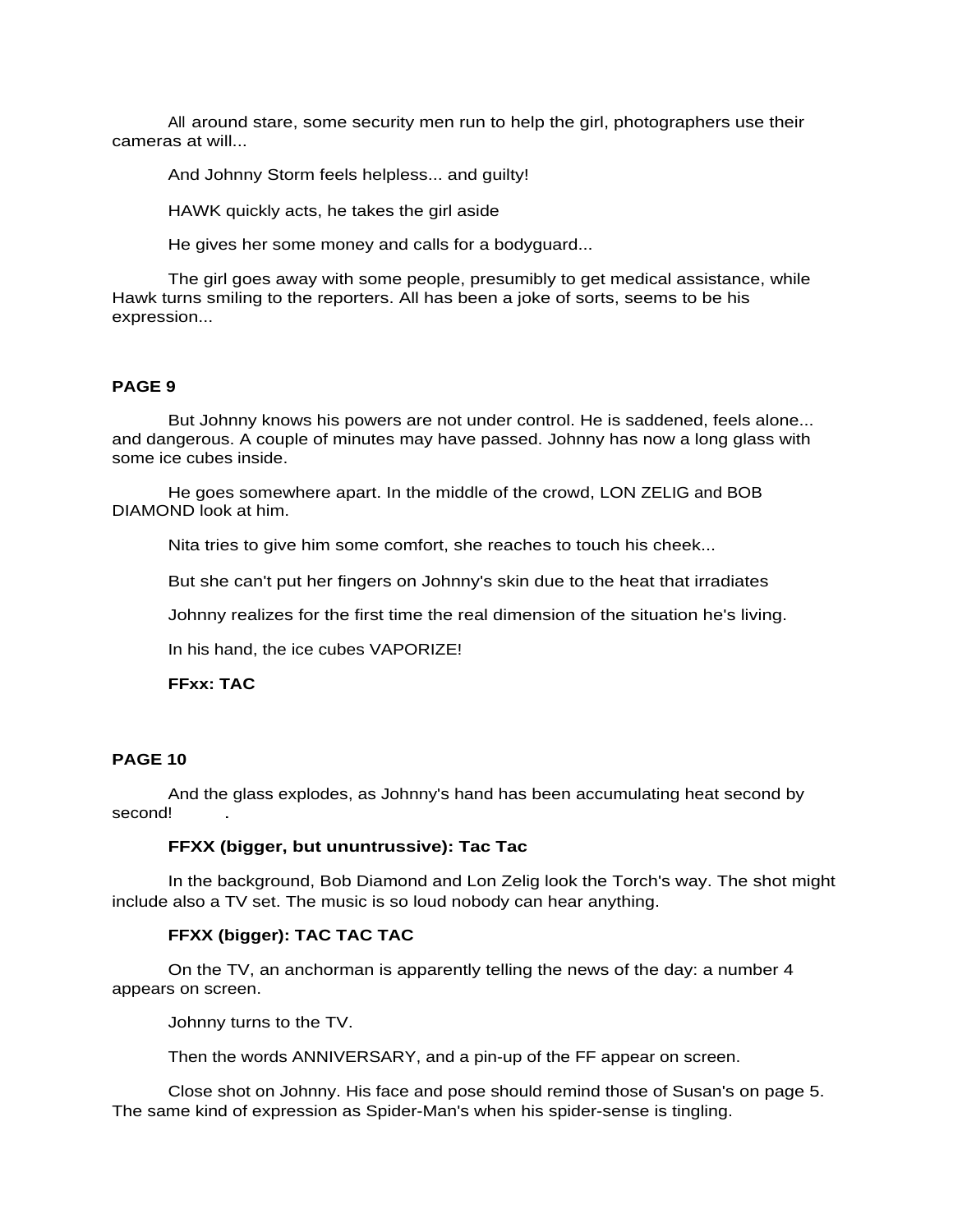## **FFXX (big, important, intrusive): TAC TAC TAC**

**CHANGE OF SCENE**. Big panel. Washington Square. Some people playing chess in the street, the usual scene, birds, couples. **BEN GRIMM**, TURNED INTO THE THING, in his usual hat and coat, is signing some autographs for a bunch of children.. He feels lonely, but at peace with himself and the world now that he can control his transformations and is a man.

## **PAGE 11**

A close shot on THE THING's mass, his shoulder, his impressive quarterback appearance. He gets near to watching two chess players. One of them is a mature man, with slavic features who should look like a refugee from Mother Russia or one of those countries from the Iron Curtain. in his beter we see the slogan REMEMBER LATVERIA FALL. The other is a young spectacled blonde man, a sort of Woody Allenesque guy, the typical wise man in the clouds, who wears a T-Shirt with a Hard Rock Bar legend.

We center on the two players

They move pieces. **TAC**

The Thing's bulk is over them. The sound is now the pieces on the board or the clock they set to start counting time. **TAC**

Another move. **TAC**

Player one smiles. **Tac**

Mr. Latverian-exile is still serious, concentrated on the game. There is somewhere on the table --under the board, perhaps-- an issue of **TIME MAGAZINE**, where we see the headline **ONE 4 ALL**, and a picture of our four heroes.

The Thing sees himself reflected in the player's glasses.

# **FFXX: TAC TAC TAC**

### **PAGE 12**

We flashback to YANCY STREET, at the time right after the Fantastic Four first got their powers. THE FLASHBACK STARTS HERE. COLORING SHOULD TELL TIME HAS GONE BACK FOR BEN IN HIS MEMORY. THE THING (the first and most horrible version of The Thing, burly and sullen) is looking at his reflection in the window of an Irish pub (A pipe from a wall is dripping onto some cardboards or tins, and this is making the sound: **TAC TAC TAC**. A Will Eisner-like panel: take care to reinforce the dirt of the street, the rough of the woods, the hard of the cobblestones. A graffity on the walls: **Kirby was here** (ala Killroy )

Ben's body language is clear: he is shy, in pain, doesn't like the reflection he sees in the window. The reflection could be even uglier than the original, as he sees himself even more monstrous as he really is (if this is possible!)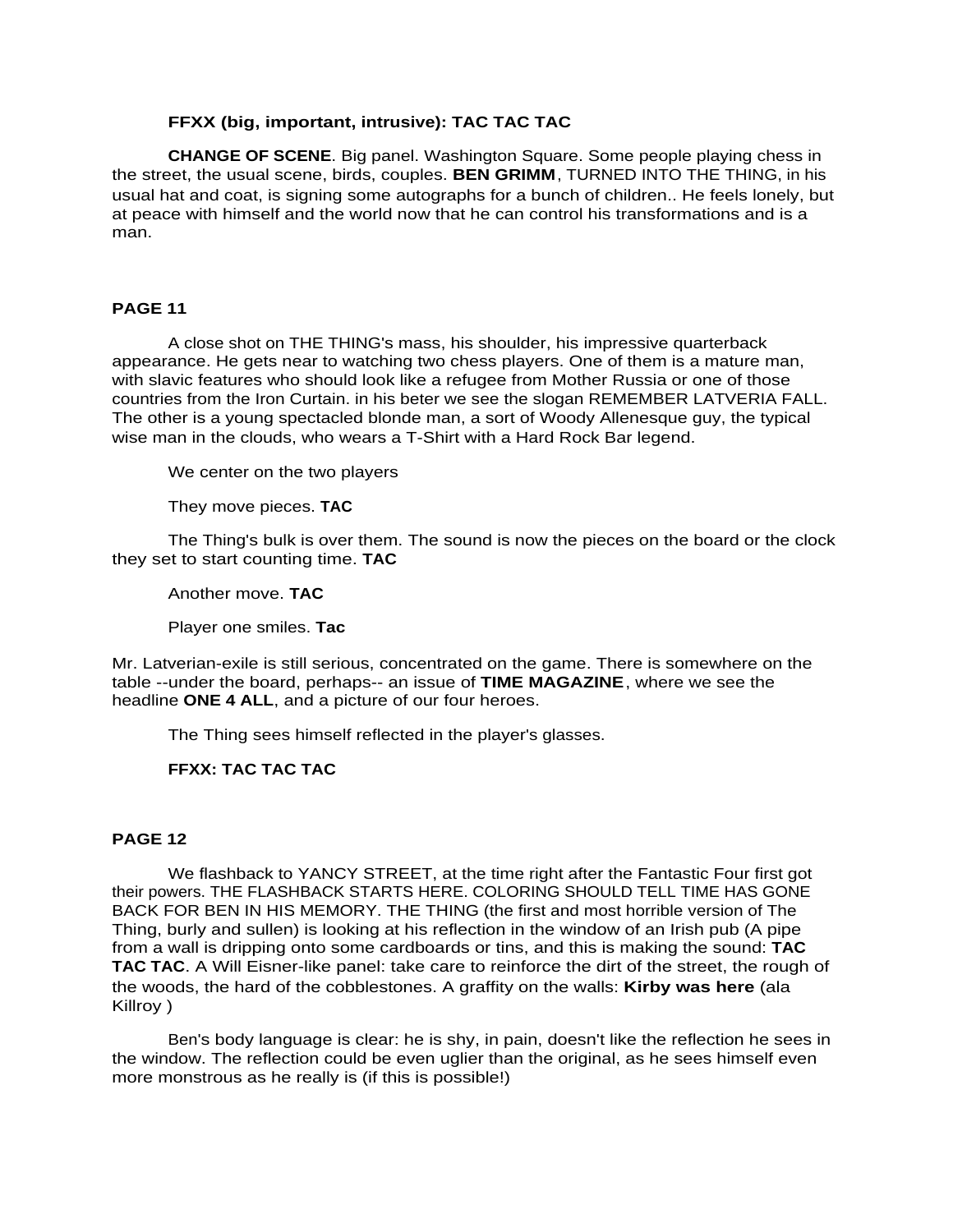## **FFXX (the sound of the pipe dripping): TAC TAC TAC**

Suddenly, the window is smashed by a brick hurled from off panel. Ben's face is suddenly even more horrible, reflected in the shattering glass.

Ben turns and sees how the people of the neighborhood react to his presence on the street. The idea is to tell the scene as in a silent movie: the mob attacks the monster with sticks and stones, and the Thing flees, because he is conscious he can't hit them without killing them. We see how they throw dirt, stones, the lot. They are horrified (later on, as we know, this fear will turn into practical jokes, but this first time of his coming back to Yancy Street is serious, dramatic).

Close shot on Ben's face. The wet dirt that has hit him slips over his face, mixing with the rocky surface of his features.

Shot on the mob; they are young boys and men and women alike. Ben tries to climb up on a streetlight, but it falls in.

Ben ties the street light it into a knot. He is supposedly crying his anger.

Ben stars running, as the quarterback he once was.

# **PAGE 13**:

With nowhere else to go, Ben pulls out a culvert from the floor.

He jumps into the sewer.

He falls into the black dirty waters of the sewers.

**CHANGE OF SCENE**. In three or four images, we see how SUE passes from her present self to her of then: her face mixes to a much younger Sue Storm facing her reflection on a mirror, passing from the doctor office to Sue's memory. It is a dressing room of sorts. She is a model and is preparing for a photo session. We can't see her full body for the moment, but she is dressed in a bikini and a sort of Hawaiian long silk shirt. For these three panels, we only see a medium shot of her: she is watching her face on the mirror... and she gradually turns invisible (so, with the last panel we can't see her anymore, not even in the dotted line style artists use to depict her invisibility)

On the dressing table, there is a clock or a vinyl doll of **Little Orphan Annie**. The sound of the clock is TAC TAC TAC. Marilyn Monroe and Doris Day posters on the walls.

### **FFXX: TAC TAC TAC**

She starts to vanish. The pencil of make-up seems to float in the air, before an inexistent face.

### **FFXX (small, coming from the clock): TAC TAC TAC**

She is nowhere to be seen. She is completely invisible. The pencil falls. (NOTE: Her clothing shold still be visible, however, since it's not made of unstable molecules)

### **FFXX (smaller, this time coming from the pencil): TAC**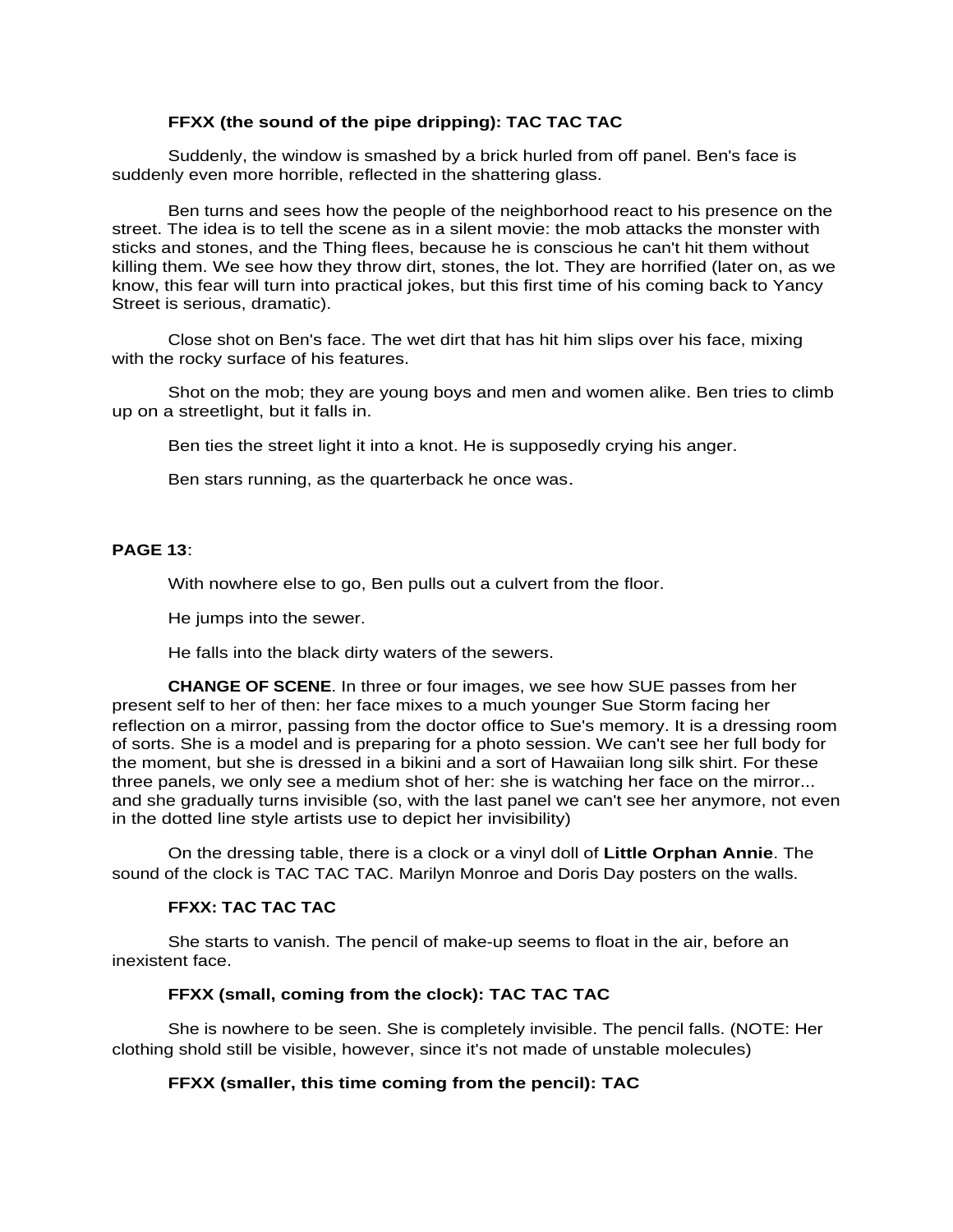A man enters the room and of course doesn't see her. He is a producer, lots of rings, a gold chain, side whiskers. His shirt is open to the middle of the chest, sunglasses. In a way, he should remind us of a cheap version of Hugh Hefner.

## **PAGE 14**

As the man looks for her around the room, we see Sue in her invisible form. She is standing behind the man, going towards the door. She is anguished, as she is not sure if she is going to be able to return to visibility or will be stuck as a spectre for the rest of her life.

SUE touches the door and she suddenly turns visible. The man reacts to her sudden appearance.

**CHANGE OF SCENE**. Now we center on Johnny Storm's past. JOHNNY'S FACE WHILE WATCHING TV MIXES WITH HIS OWN FACE AS HE WAS WHEN HE WAS A TEEN. We see him as a teenager, dressed in a plaid shirt and jeans. He is watching himself in the mirror in the bathroom of his High School. A faucet is dripping: TAC TAC TAC

As Johnny watches his reflection, we see thru all this scene that he is --literally- playing with fire. A wisp of his hair forms a flaming tupe and he is watching the effect of this on the mirror. He smiles: he is literally a boy with a wish come true.

With a finger, Johnny draws a big letter "Z" on the air.

Johnny's body turns into flame. He is on a power trip and is enjoying the experience. Remember this takes place just a few days after he's gained his powers, as all these flashbacks, and he is not yet a hero but a teen blessed by destiny. (NOTE: We should probably use a design reminiscent of the earliest version of the Torch, the big mass of flame.)

## **PAGE 15**

The mirror cracks, turned into a burned charcoal. The flames expand all over the toilet room. Johnny gets nervous.

Johnny tries to suffocate the flames, to no avail. He turns half-human half-fire. All around, the doors are burning.

#### **FFXX: DRIIIIIIIIIIIIILL**

From the interior of one of the stalls, movement: somebody trying to open the door, trapped there. Johnny's heart sinks.

**CHANGE BACK TO SUE'S DAYDREAMING**. She is now only dressed with a bikini, a photographer (a burly, ugly type) is passing an arm over her shoulders, as if to make her feel comfortable.

The photographer has just pinched her. We only see her surprise.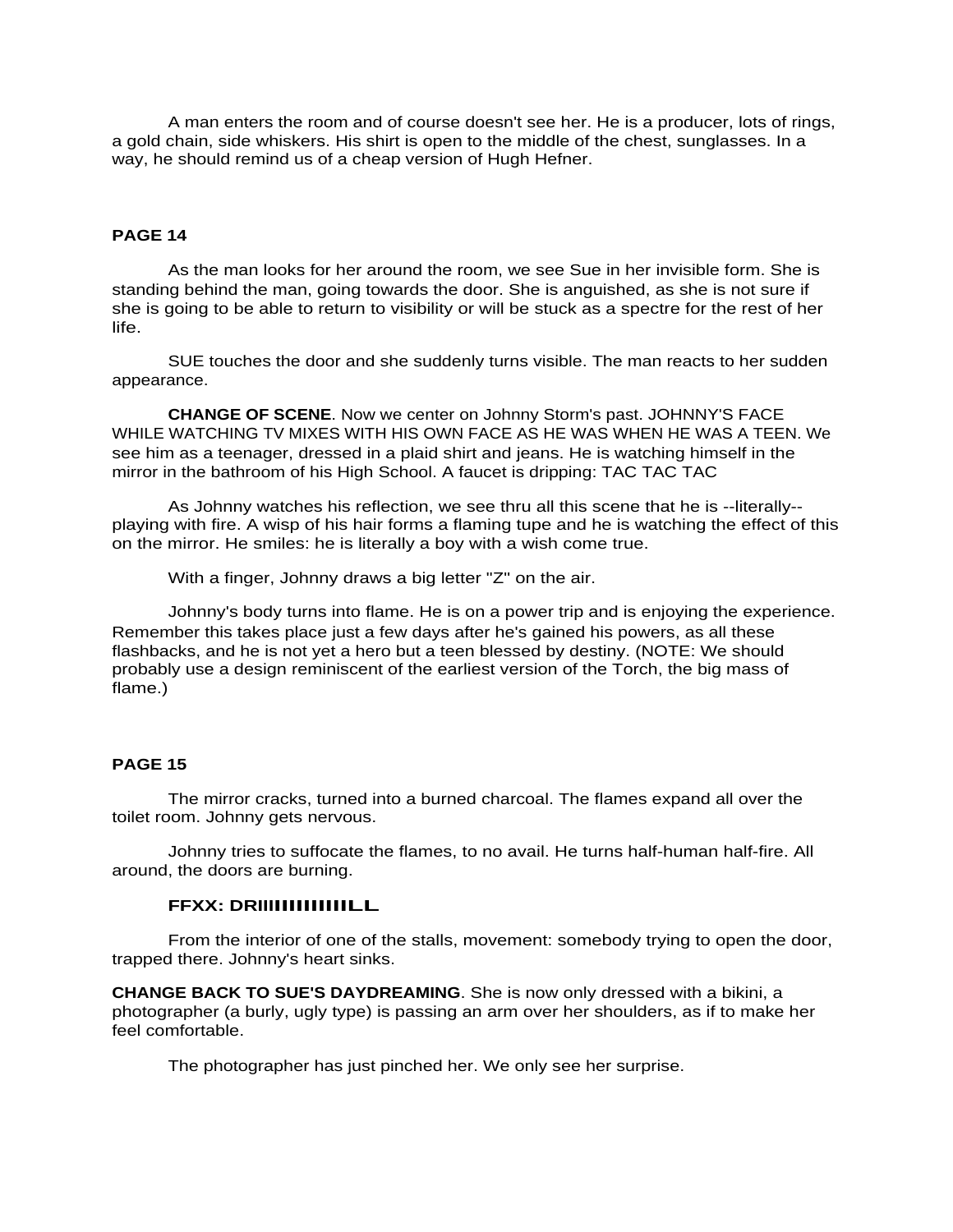### **PAGE 16**

A big panel. Suddenly, out of nowhere, Sue's force field manifests for the first time ever (and it won't be recognized as such till later in the original series, as we know). She turns, angry, ashamed. And we see the photographer "flying", hurled against the wall. The reaction of Sue is so powerful that half the studio breaks by the action of the uncontrolled force field pressing against the walls.

The photographer falls to the floor, semi-unconscious. The camera breaks.

SUE goes out. At the door, the producer looks at her, astonished. She is trying to cover her body with her shirt.

She turns completely invisible and storms away. We only hear her footsteps now: Tac tac tac

#### **FFXX: TAC TAC TAC**

**Change back to the High School**. Johnny is trying to open the door for the kids, and at the same time he tries to absorb the flames. From the locked door where the kids are trapped, comes the sound this time: tac tac tac

# **FFXX: TAC TAC TAC**

# **PAGE 17**

The flames are burning, but of course Johnny doesn't feel any pain. Still trying to control the fire, he gets to the closed door.

The door collapses, in part from the flames, in part from Johnny's kick.

#### **FFXX: KRAA-AAK**

Two kids the same age of Johnny get out, coughing, almost suffocated. They have cigarettes in their hands... it should be clear they assume it's their smoking that has caused the fire!

The throw away the cigarettes, ashamed and angry...

Johnny breaks a window.

The three of them jump to the garden outside. The firemen have already arrived. Scenes of panic.

Outside the building, Johnny recieves attention from a doctor, a teacher or whoever, as he has a scratch on his forehead. He is sullen, pensive, watching the almost extinguished fire. The sound comes from a hydrant this time.

# **FFXX: TAC TAC TAC**

**PAGE 18**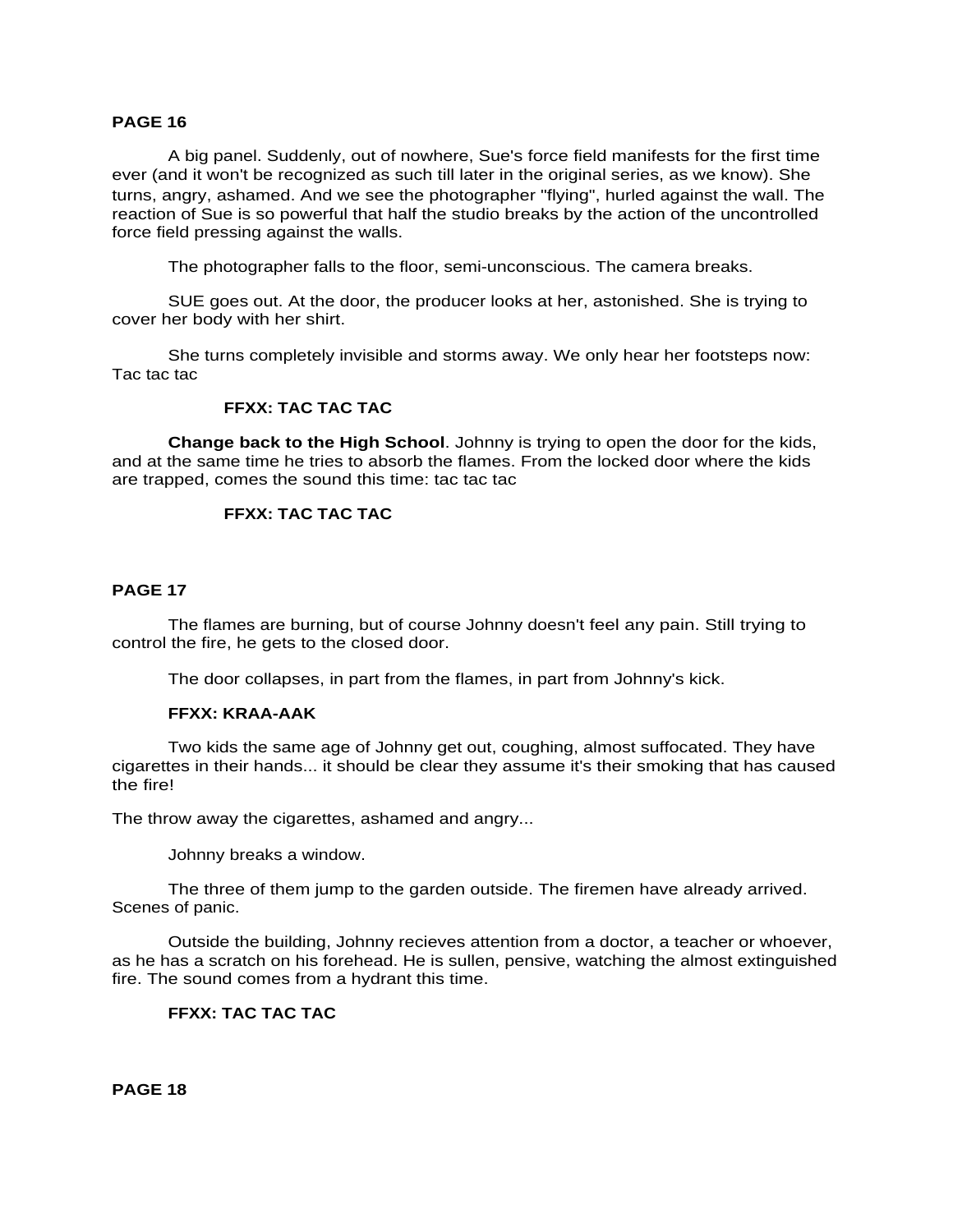Big panel, dark. Inside the sewers. A hunched figured, squatted against a corner. It's the Thing. The water drips over his face. He is a monster in his dwelling place. Black water, like a long Alienesque spittle, falls on him.

#### **FFXX: TAC TAC TAC**

Other figures move in the deeper shadows. They are vaguely human in aspect: hobos, vagabonds, misfits, perhaps they are the Morlocks, or of that tribe we met for the first time in Miller's Daredevil.

But they don't get near Ben, and Ben doesn't get near them.

From the shadows he is hiding among, Ben watches as a group of inhabitants of the sewers have a little celebration on their own: they are roasting an animal, possibly a dog. There's a touch of witch-meeting here.

Ben feels disgust, horror.

Center on Ben's frown. His enormous blue eyes. Now it's him who's watching what horror really is.

Ben looks at his deformed hand, now dirty.

#### **PAGE 19**

Ben fights to find his inner strength. Makes a decission.

Spectacularly, The Thing climbs out from the sewers. He is all dirty and wet, dripping dark water, even more horrible than ever. But he has made up his mind.

The Thing stands in a dark and lonely street. It's night. There is a tailor's shop there (Big sizes, I suppose). He is defiant. He roars.

He smashes the window of the tailor shop and seizes a mannequin, as if it were a human being, one of those who attacked him during the day.

Ben takes the hat off of the mannequin.

Ben puts the hat on. He lifts the collar of his dirty coat.

Ben walks away in the shadows. Far away, dominating the city, we see the Baxter Building, a light on. In the forefront, the streetlight he destroyed before. And we see the name on it: **YANCY STREET**.

### **FFXX (BEN'S FOOTSTEPS): TAC TAC TAC**

#### **PAGE 20-21 (DOUBLE SPLASH)**

These two pages should read as an unique item. On the left part, six small panels where we see the three character's faces: as they were in the beginning of the story (the present), and in each of the flashbacks (the past).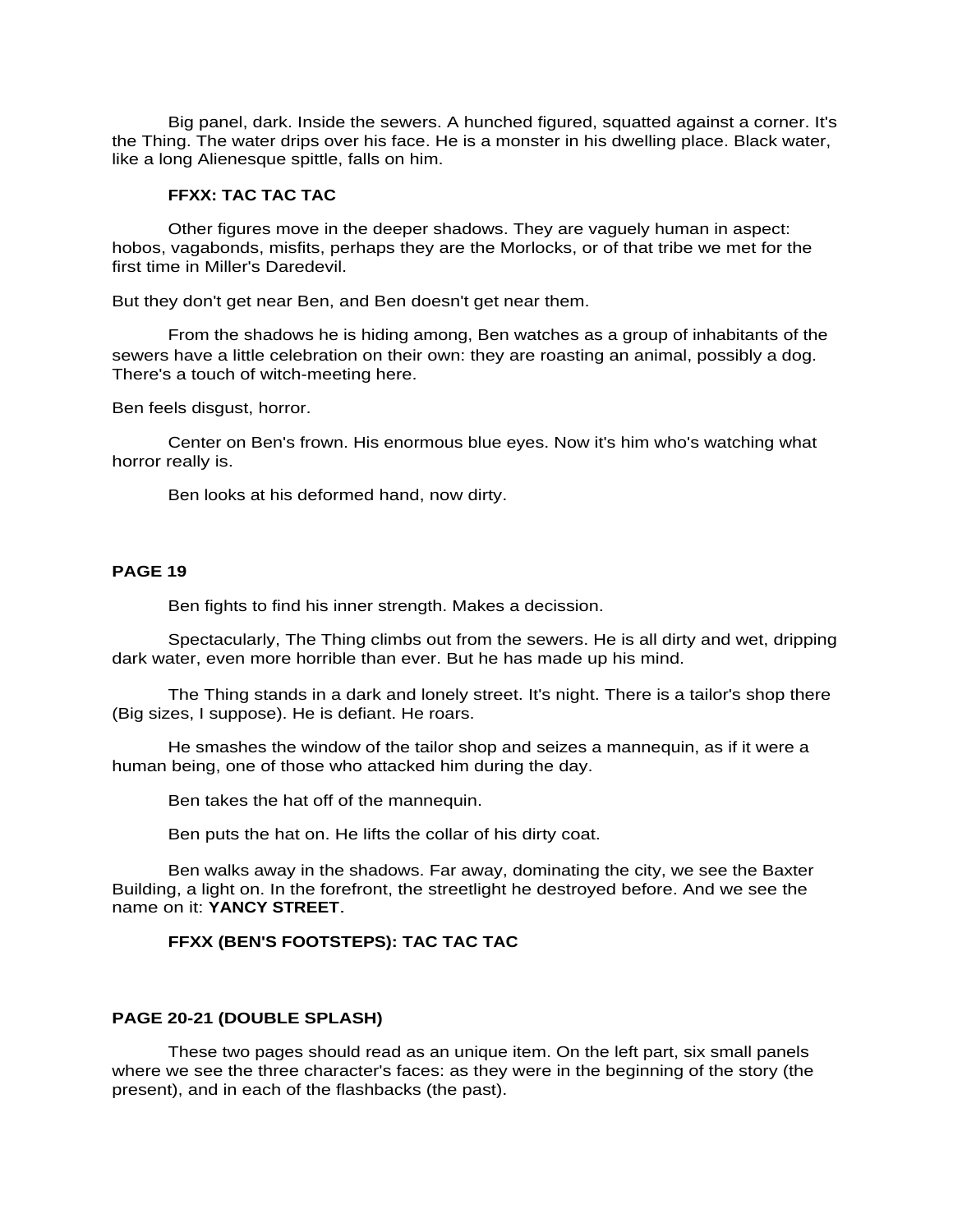The rest of the double splash is the interior of the rocket when the FF went out into space. Reed Richards may or may not be seen in the cockpit, as the scene centers on the three of them: Johnny, Sue and Ben (piloting the ship). The sound TAC TAC TAC is intrusive, fills the interior of the cabin, covering the instruments, getting into their spacesuits as the cosmic rays near the ship.

# **FFXX: TACTACTACTACTACTACTACTACTACTACTACTACTAC**

### **PAGE 22**

The three of them (the four now, as we get to see Reed for the first time) are frightened.

Inside the space ship, as the cosmic rays penetrate the hull, they cry, they shout, close their eyes, feel their bodies burning... the lot. It must be a very impressive shot.

Make it a nice re-telling of the scene in classic FF 1!

And then the space ship loses control!

# **PAGE 23**

The ship crashes. Seen from the ground, the moment it kisses Earth.

A mute retelling of the very moment the FF are witness of their change (FF 1 page 11-12): Sue turns invisisble,

Ben turns into the Thing

He tears the tree...

And Reed elongates his body for the first time!

# **PAGE 24 (a retelling of FF 1, page 13)**

While Reed is controlling the new-born THING, JOHNNY feels his body ignite in flame...

He begins to blaze

And flies...

And finally, the all-for-one scene, told in two or three panels: The FF join their hands!

## **PAGE 25**

**Change of scene**. The Present. It's NITA's hand now touching Johnny's hand. She cannot be burnt since she's touching not his skin but his glove.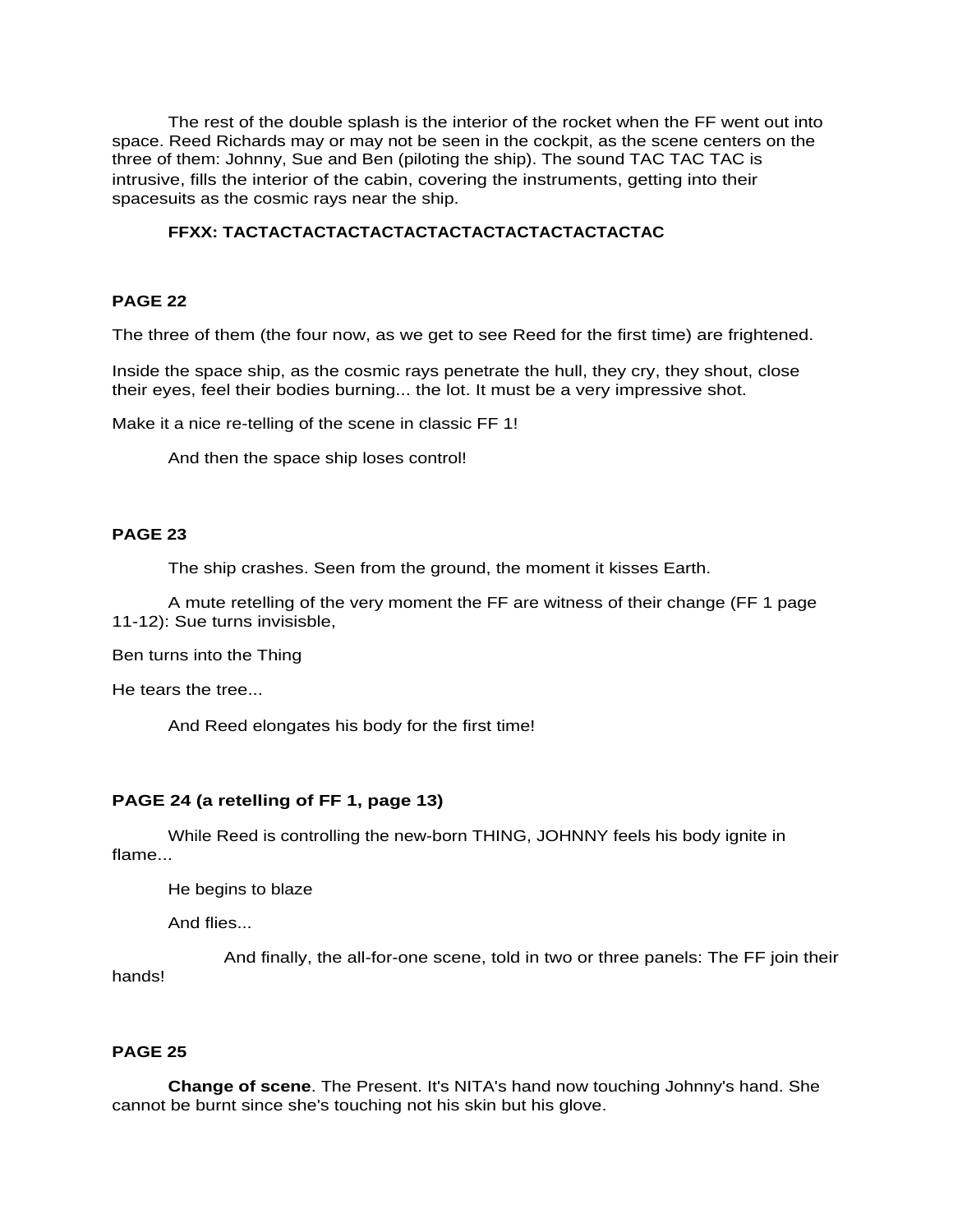Johnny turns, and sees Hawk, Bob Diamond and Lon Zelig are watching him, smiling. Zelig even winks....

A big panel to show how Johnny is a fighter and has decided to try again. In the background, all the participants in the movie. Near Johnny, announcing him again, Hawk.

And in the foreground, THEY PRESENT TO THE PRESS THE PROMOTIONAL POSTER OF THE MOVIE, WHERE JOHNNY IS WEARING THE COSTUME OF **RAWHIDE KID**!

### **PAGE 26**

**Back to WASHINGTON SQUARE**. THE THING, smiling, reaches his hand.

He takes one little piece of the chess board.

Places it in another square. **TAC.**

Both players look at him, really surprised. One player overturns his king. IT'S CHECKMATE!

Ben SMILES. HE changes back to Ben Grimm and goes away, whistling.

On his way, he picks up a newspaper, THE DAILY BUGLE, where the title **HAPPY ANNIVERSARY, FF** can be seen.

#### **PAGE 27**

**BACK TO SUSAN'S DOCTOR'S OFFICE**. The woman is hitting the machine, which seems out of order. **TAC**

Sue and Jen look at each other.

Susan smiles. Jen nods.

And now, using her power of invisibility, SUE makes her abdomen invisible, showing the lovely face of her non-born baby.

The little girl opens her enormous blue eyes. A miracle of life and superpowers...

The three women smile.

#### **PAGE 28**

**CHANGE OF SCENE**. REED RICHARDS AT HIS LAB, where a strange-looking machine of his is making the sound **TAC TAC TAC**. Reed is elongated, half inside the machine, as usual.

He turns to see his three teammates have returned home. They all are pensive, but not saddened: SUE is holding a black leather clipboard in her hands with the medical results; Johnny scratches his hair and thinks of his possible future as a movie star; Ben has just